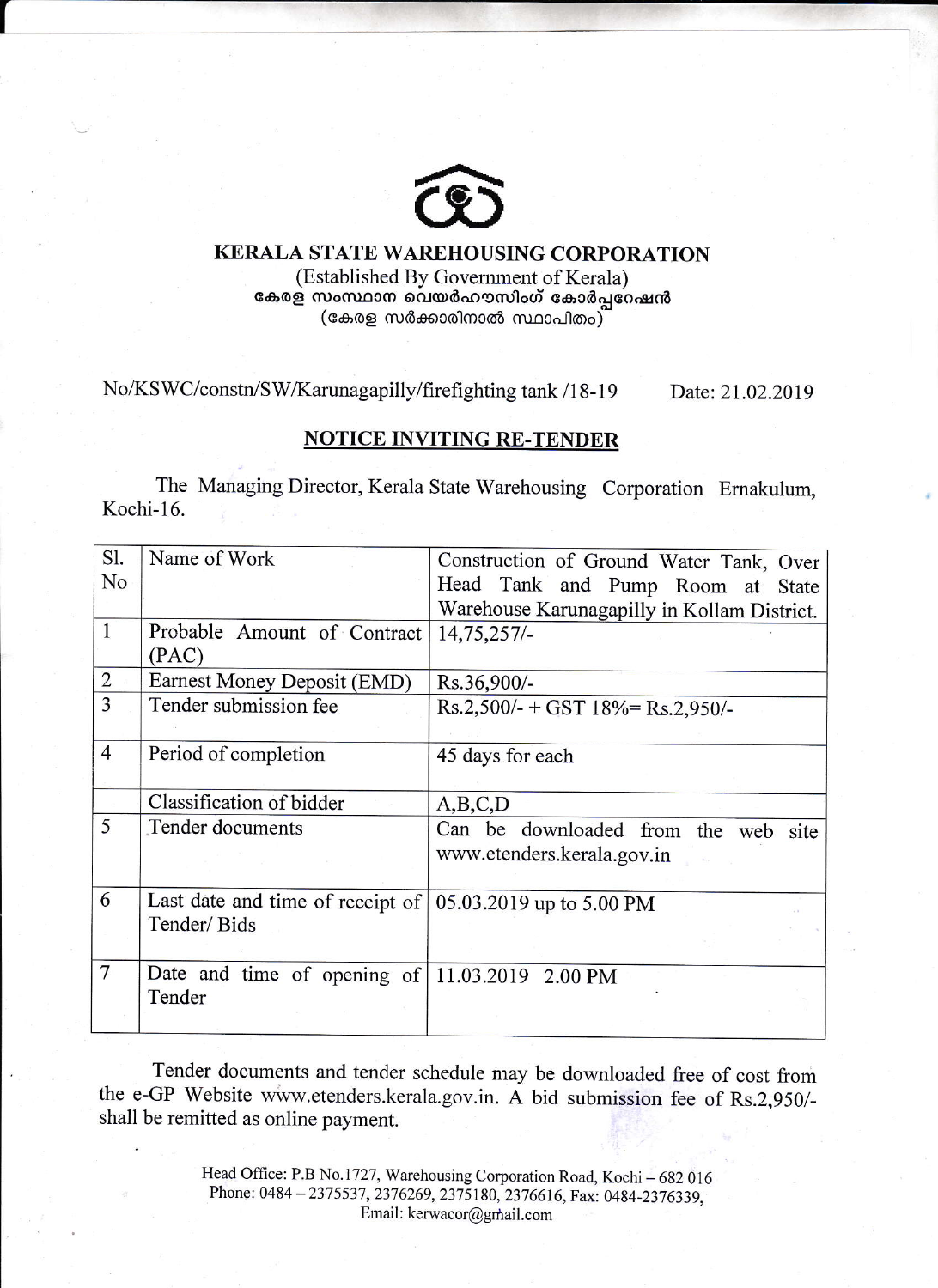All bid/ tender documents are to be submitted online only and in the designated cover(s)/envelope(s) on the e-GP website. Tenders/ bids shall be accepted only through online mode on the e-GP website and no manual submission of the same shall be entertained. Late tenders will not be accepted.

Tender documents duly filled and signed, copy of valid Registration Certificate duly self attested, Original Preliminary Agreement, E-payment form duly filled and EMD exemption Certificate (if any) shall be submitted on line and Certificate duly self attested, Original Fremman,  $\frac{1}{2}$  is submitted on line and filled and EMD exemption Certificate (if any) shall be submitted on line and subsequently in a separate cover physically on or before 60.65.2615, experienced in details on EMD & Cost of Tender documents/ bid submission fee are mentioned in cover physically on or before  $00.03.2019$ , 5PM. More the tender notice.

The bids shall be opened online at the office of the Managing Director, Kerala State Warehousing Corporation, PB No. 1727, Kochi-16 on 11.03.2019 at 2.00 PM by the Executive Engineer < Competent Tender Opening Authority> in the presence of the Bidders / their representatives who wish to attend at the above address. If the tender opening date happens to be on a holiday or non-working day due to any other valid reason, the tender opening process will be done on the next working day at same time and place.

Online Tenders/ bids are to be accompanied with a present precised online<br>executed in Kerala stamp paper worth Rs.200/-. Tenders/ bids received online without the preliminary agreement<br>in the Eurther details can be had f without the preliminary agreement will not be considered and shall be summarily without the premimally agreement to the NIT or Office of the Executive Engineer,<br>rejected. Further details can be had from the NIT or Office of the Executive Engineer, rejected. Further details can be made to the working hours.

All other existing conditions related to e-tendering of Kerala PWD will be All other existing conditions related by the applicable in this tender also. The Kerala State Warehousing Corporation will not be applicable in this tender also. The Kerala State Warehousing Corporation will not be responsible for any error like missing of schedule data while downloading by the Bidder.

Managing Dir

Head Office: P.B No.1727, Warehousing Corporation Road, Kochi - 682 016 Phone: 0484 - 2375537, 2376269, 2375180, 2376616, Fax: 0484-2376339, Email: kerwacor@gmail.com